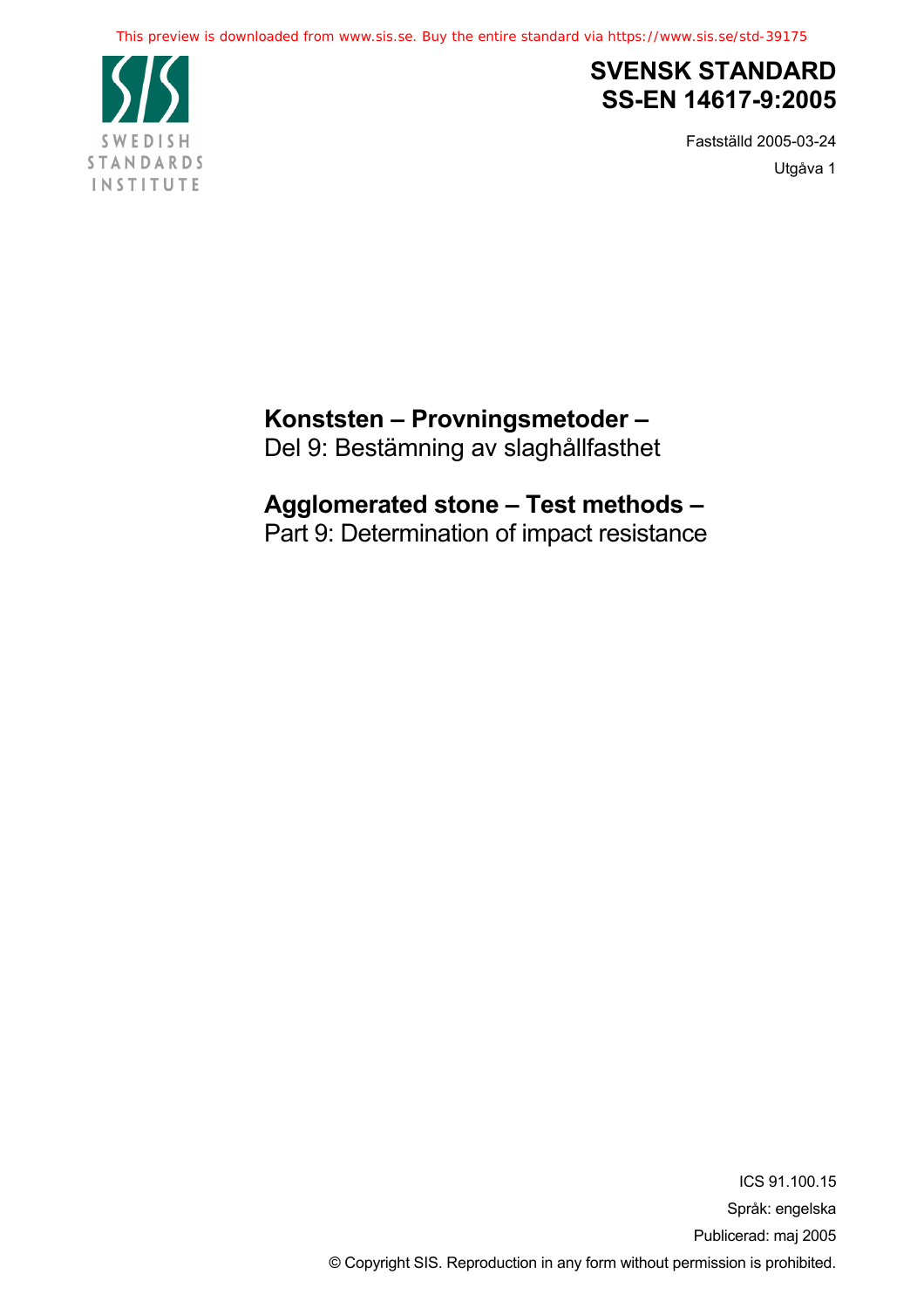Europastandarden EN 14617-9:2005 gäller som svensk standard. Detta dokument innehåller den officiella engelska versionen av EN 14617-9:2005.

The European Standard EN 14617-9:2005 has the status of a Swedish Standard. This document contains the official English version of EN 14617-9:2005.

Upplysningar om **sakinnehållet** i standarden lämnas av SIS, Swedish Standards Institute, telefon 08 - 555 520 00.

Standarder kan beställas hos SIS Förlag AB som även lämnar **allmänna upplysningar** om svensk och utländsk standard. *Postadress*: SIS Förlag AB, 118 80 STOCKHOLM *Telefon*: 08 - 555 523 10. *Telefax*: 08 - 555 523 11 *E-post*: sis.sales@sis.se. *Internet*: www.sis.se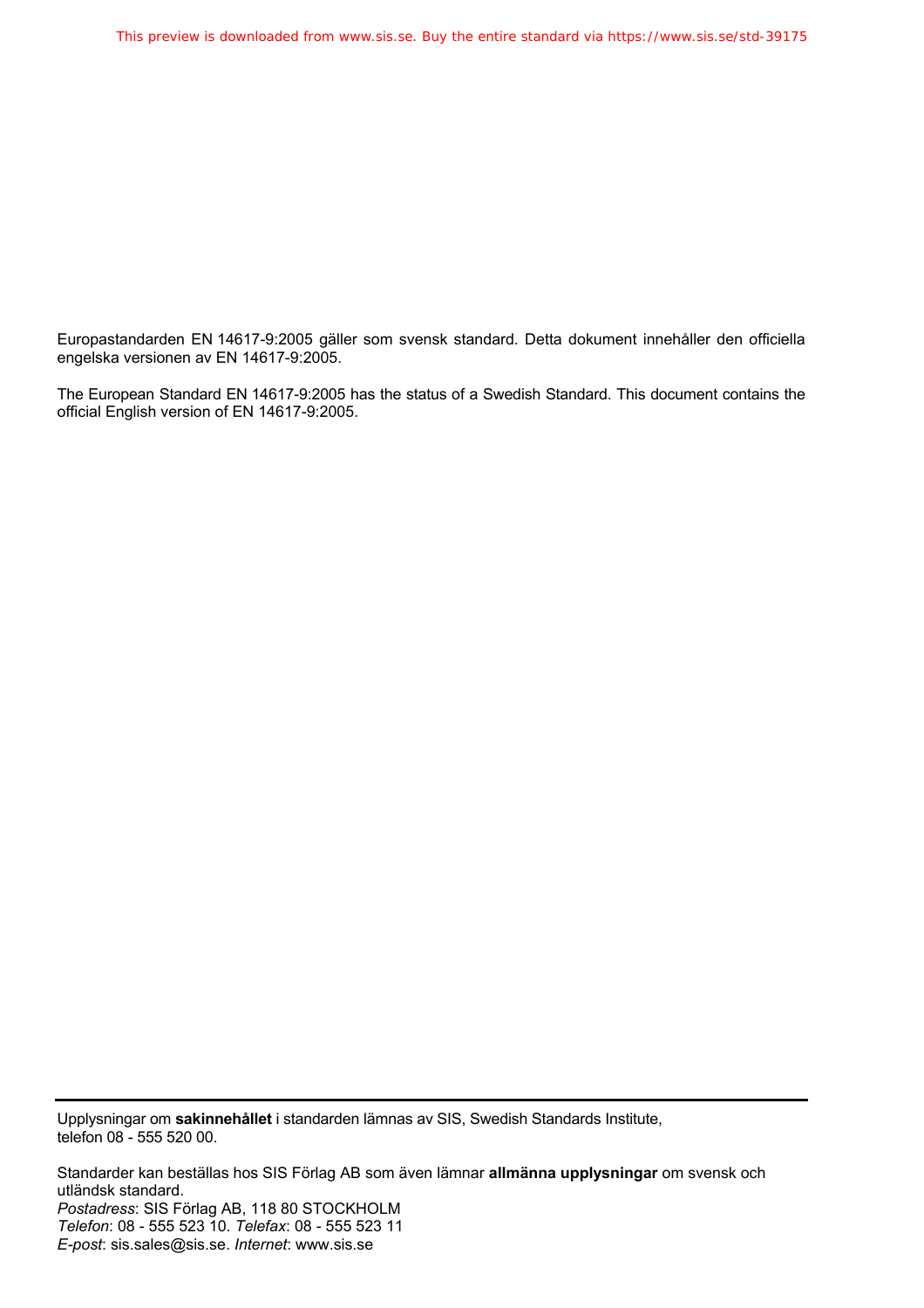# EUROPEAN STANDARD NORME EUROPÉENNE EUROPÄISCHE NORM

# **EN 14617-9**

March 2005

ICS 91.100.15

English version

### Agglomerated stone - Test methods - Part 9: Determination of impact resistance

Pierre agglomérée - Méthodes d'essai - Partie 9: Détermination de l'énergie de rupture

Künstlich hergestellter Stein - Prüfverfahren - Teil 9: Bestimmung der Schlagfestigkeit

This European Standard was approved by CEN on 3 February 2005.

CEN members are bound to comply with the CEN/CENELEC Internal Regulations which stipulate the conditions for giving this European Standard the status of a national standard without any alteration. Up-to-date lists and bibliographical references concerning such national standards may be obtained on application to the Central Secretariat or to any CEN member.

This European Standard exists in three official versions (English, French, German). A version in any other language made by translation under the responsibility of a CEN member into its own language and notified to the Central Secretariat has the same status as the official versions.

CEN members are the national standards bodies of Austria, Belgium, Cyprus, Czech Republic, Denmark, Estonia, Finland, France, Germany, Greece, Hungary, Iceland, Ireland, Italy, Latvia, Lithuania, Luxembourg, Malta, Netherlands, Norway, Poland, Portugal, Slovakia, Slovenia, Spain, Sweden, Switzerland and United Kingdom.



EUROPEAN COMMITTEE FOR STANDARDIZATION COMITÉ EUROPÉEN DE NORMALISATION EUROPÄISCHES KOMITEE FÜR NORMUNG

**Management Centre: rue de Stassart, 36 B-1050 Brussels**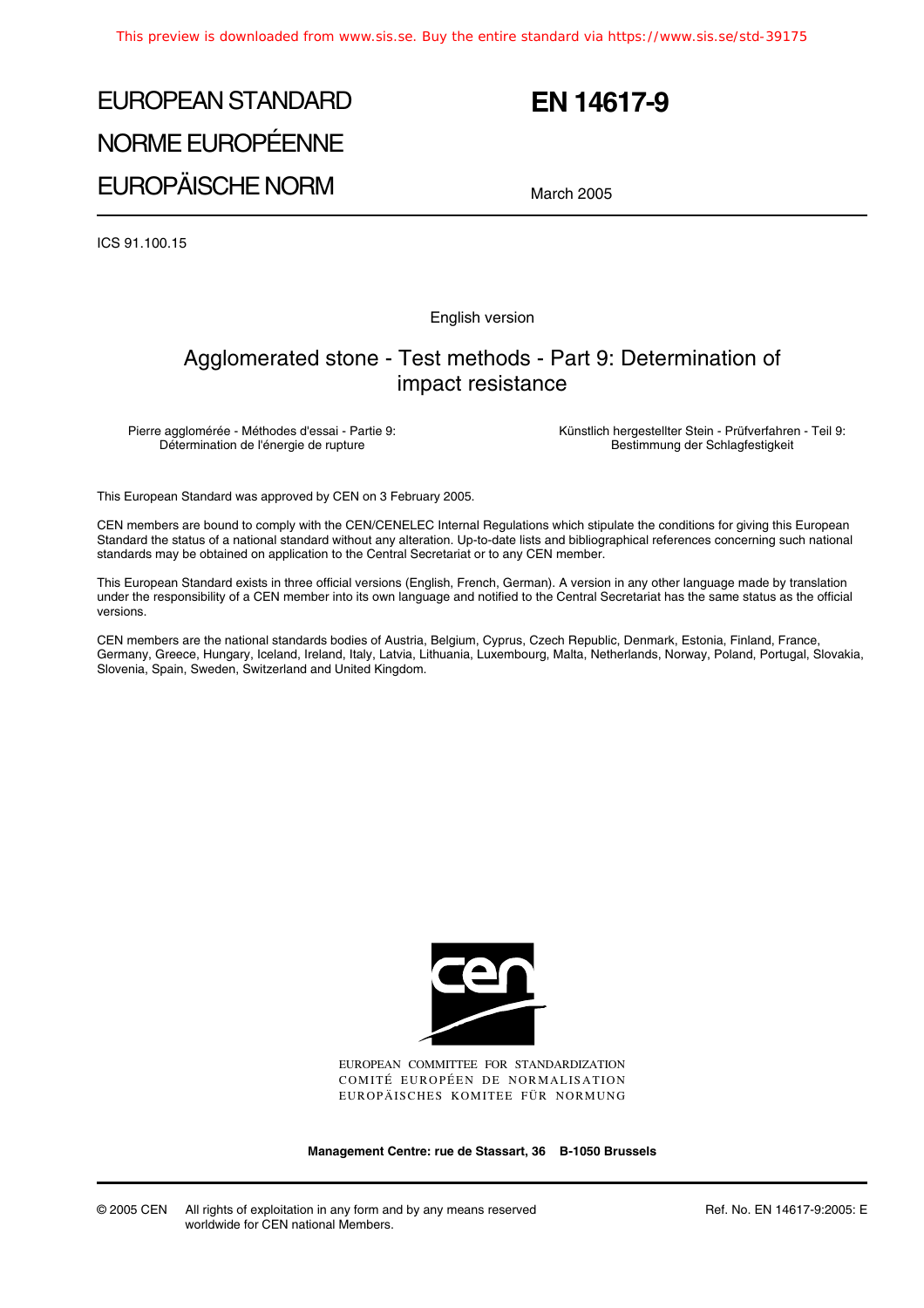### EN 14617-9:2005 (E)

### **Contents**

|                         |  | Page |
|-------------------------|--|------|
|                         |  |      |
| $\mathbf 1$             |  |      |
| $2^{\circ}$             |  |      |
| $\overline{3}$          |  |      |
| $\overline{\mathbf{4}}$ |  |      |
| $5\phantom{a}$          |  |      |
| 6                       |  |      |
| $\overline{7}$          |  |      |
| 8                       |  |      |
|                         |  |      |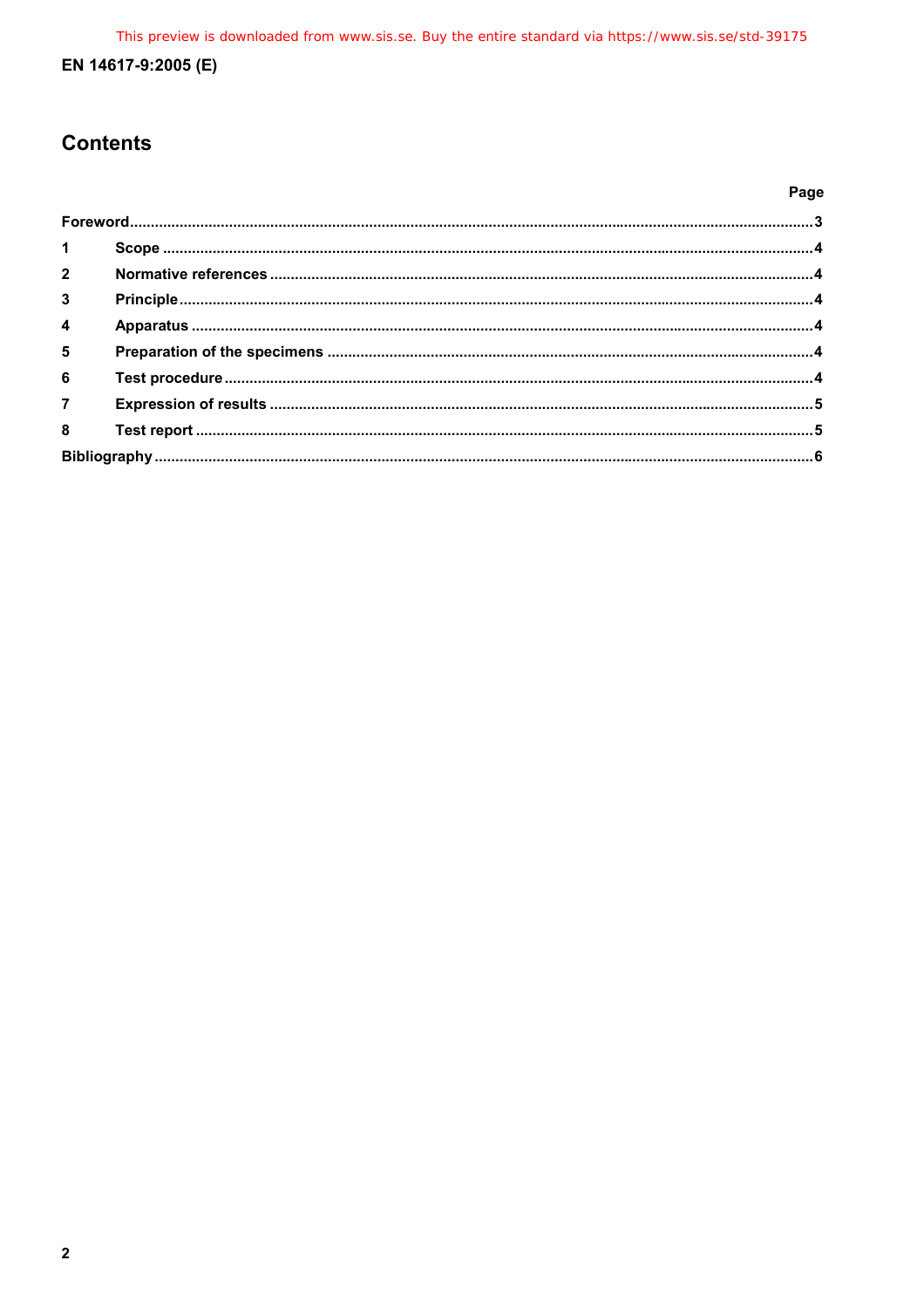**EN 14617-9:2005 (E)** 

### **Foreword**

This document (EN 14617-9:2005) has been prepared by Technical Committee CEN/TC 246 "Natural stones", the secretariat of which is held by UNI.

This European Standard shall be given the status of a national standard, either by publication of an identical text or by endorsement, at the latest by September 2005, and conflicting national standards shall be withdrawn at the latest by September 2005.

Test methods for agglomerated stones consist of the following:

EN 14617-1, *Agglomerated stone - Test methods – Part 1: Determination of apparent density and water absorption*

EN 14617-2, *Agglomerated stone – Test methods – Part 2: Determination of flexural strength (bending)*

prEN 14617-3, *Agglomerated stone - Test methods – Part 3: Determination of slipperiness*

EN 14617-4, *Agglomerated stone - Test methods – Part 4: Determination of the abrasion resistance*

EN 14617-5, *Agglomerated stone - Test methods – Part 5: Determination of freeze and thaw resistance*

EN 14617-6, *Agglomerated stone - Test methods – Part 6: Determination of thermal shock resistance* 

prEN 14617-7, *Agglomerated stone – Test methods – Part 7: Determination of ageing* 

prEN 14617-8, *Agglomerated stone – Test methods – Part 8: Determination of resistance to fixing (dowel hole)*

EN 14617-9, *Agglomerated stone - Test methods – Part 9: Determination of impact resistance*

EN 14617-10, *Agglomerated stone – Test methods – Part 10: Determination of chemical resistance*

EN 14617-11, *Agglomerated stone – Test methods – Part 11: Determination of linear thermal expansion coefficient* 

EN 14617-12, *Agglomerated stone – Test methods – Part 12: Determination of dimensional stability* 

EN 14617-13, *Agglomerated stone – Test methods – Part 13: Determination of electrical resistivity*

prEN 14617-14, *Agglomerated stone – Test methods – Part 14: Determination of surface hardness* 

EN 14617-15, *Agglomerated stone – Test methods – Part 15: Determination of compressive strength* 

EN 14617-16, *Agglomerated stone – Test methods – Part 16: Determination of dimensions, geometric characteristics and surface quality of modular tiles*

prEN 14617-17, *Agglomerated stone – Test methods – Part 17: Determination of biological resistance*

According to the CEN/CENELEC Internal Regulations, the national standards organizations of the following countries are bound to implement this European Standard: Austria, Belgium, Cyprus, Czech Republic, Denmark, Estonia, Finland, France, Germany, Greece, Hungary, Iceland, Ireland, Italy, Latvia, Lithuania, Luxembourg, Malta, Netherlands, Norway, Poland, Portugal, Slovakia, Slovenia, Spain, Sweden, Switzerland and United Kingdom.